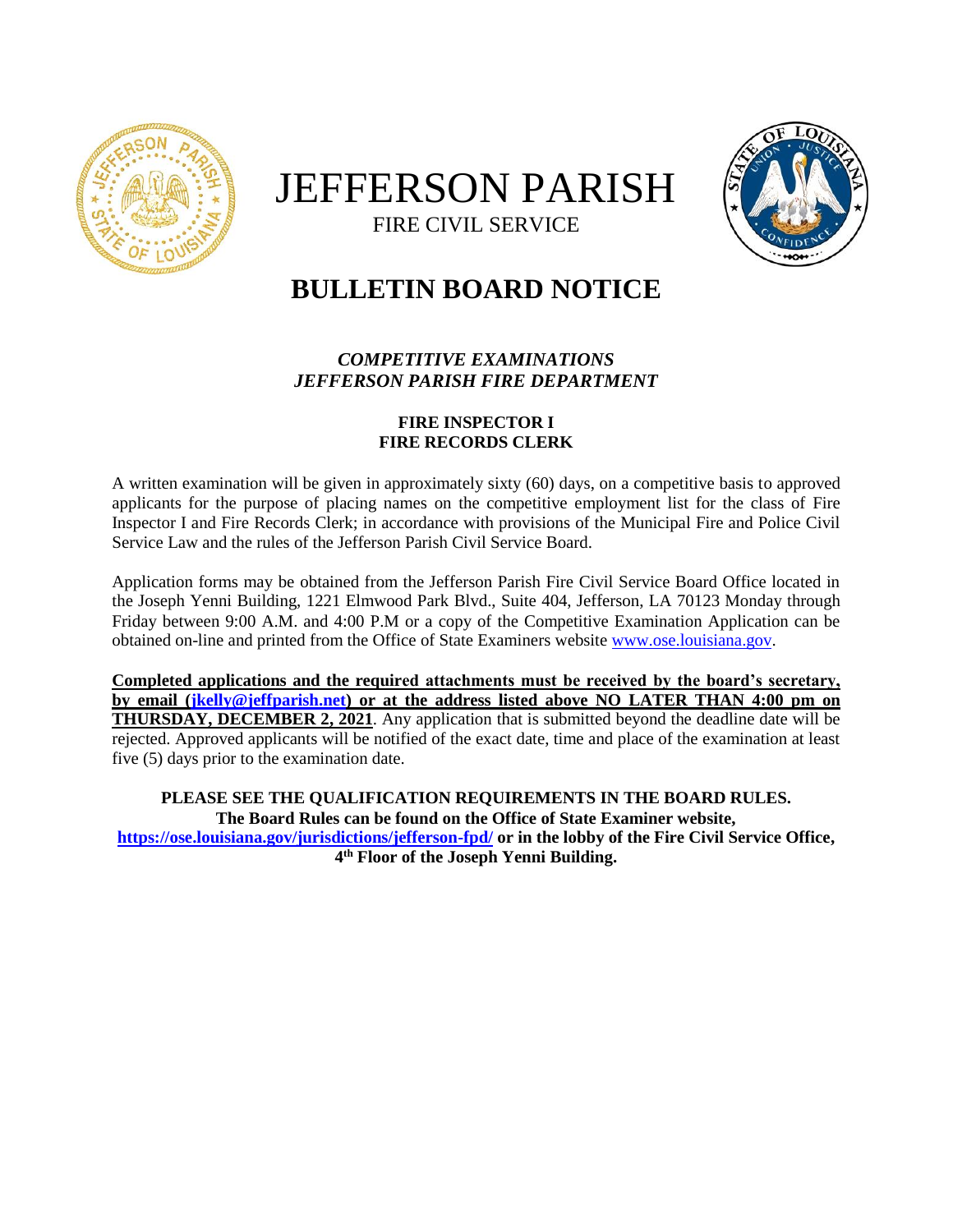Page **2** of **3**

#### **QUALIFICATION REQUIREMENTS**

#### **FIRE INSPECTOR I**

Unless otherwise specified, all requirements must be met by the filing deadline for application for admission to examination.

The applicant must meet all requirements of the Municipal Fire and Police Civil Service Law, including being a citizen of the United States and of legal age.

The applicant must not be less than eighteen (18) years of age.

The applicant must possess a valid driver's license.

The applicant must possess one of the following: high school diploma, high school equivalency certificate, high school transcript, affidavit from issuing high school, associate's or bachelor's degree, or college transcript, any one of which must indicate that graduation has occurred or degree awarded. Any Louisiana applicant who presents a home study diploma shall submit necessary documentation indicating Louisiana Board of Elementary and Secondary Education (BESE) approval of the home study curriculum. Non-Louisiana applicants shall be required to present proof of completion of a high school curriculum which has been accredited by the applicant's state, or its state approved agency. A certification of completion shall not be sufficient to substitute for a diploma or high school equivalency certificate or G.E.D. certificate.

The applicant shall have:

Current license as a professional engineer from the Louisiana Professional Engineering and Land Surveying Board (or equivalent board from state other than Louisiana)

Or;

Current license to provide architectural services from the Louisiana State Board of Architectural Examiners (or equivalent board from state other than Louisiana)

Or;

Current certification as home inspector from Louisiana State Board of Home Inspectors Or;

Board certification from National Academy of Building Inspection Engineers Or;

Certification in inspection from the National Association of Fire Investigators (NAFI) or National Fire Protection Association (NFPA) or from the LSU Fire and Emergency Training Institute, Or;

Three years of experience in responsible charge of building inspection work for political subdivision with greater that ten thousand residents or private company with greater than two hundred fifty employees; Or;

Three years of experience working as a fire building inspector for a municipality with greater than ten thousand residents;

Or;

Three years of experience as inspector for the Louisiana Office of State Fire Marshall Or;

Bachelor's degree in architecture, education or engineering from an accredited university or college.

After conditional offer of employment, but prior to beginning work in this class, the applicant must participate in and successfully complete and pass, at the designated time and place, a drug test and medical examinations which directly correlate to essential job duties of the position, with or without